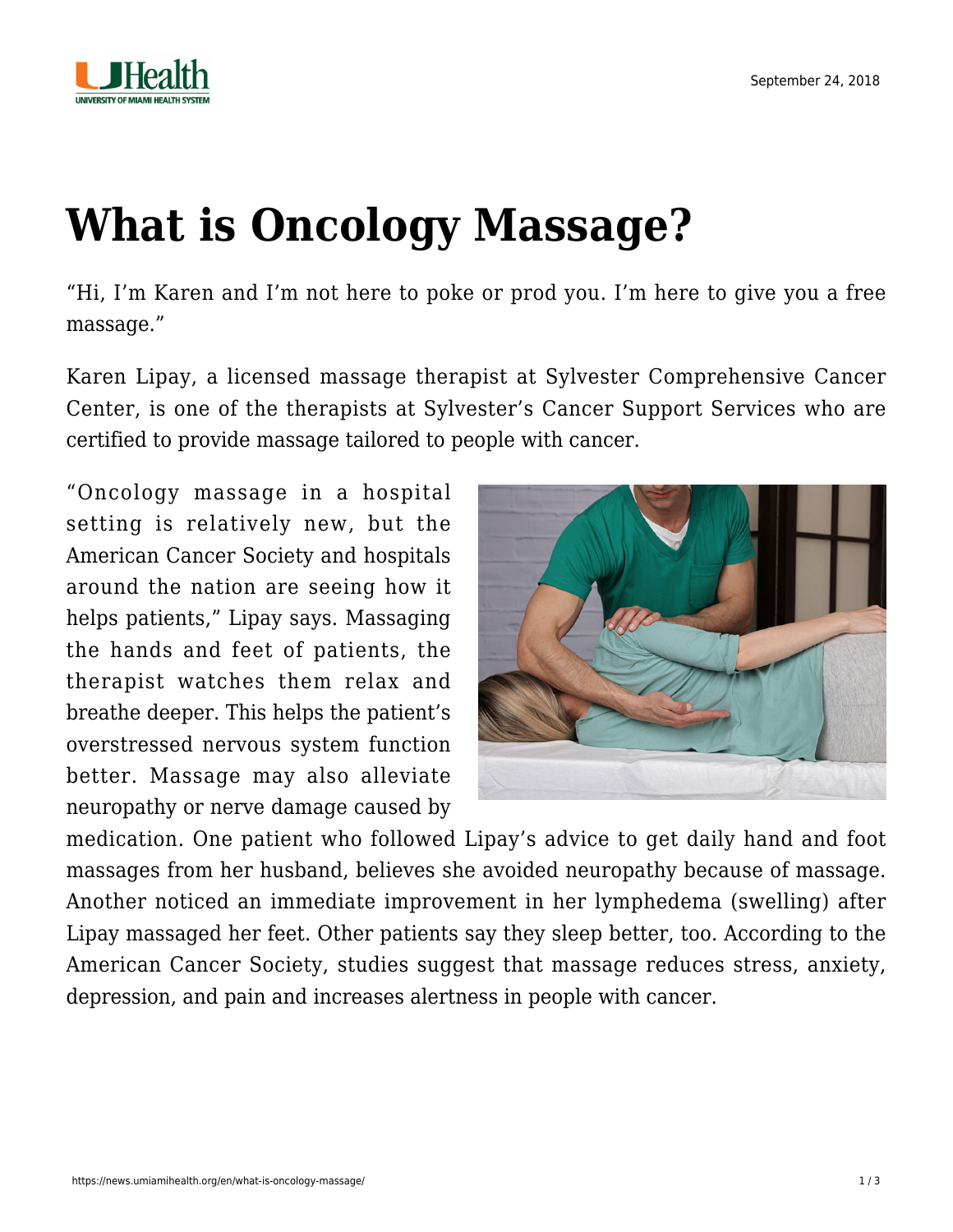

## **A gentle approach**

After a cancer diagnosis, even the simple act of a getting a massage becomes more complicated. "Just as you would expect your nurse to have oncology training, your therapist should be certified to work with cancer patients," Lipay says. Oncology certified therapists are trained to understand the changes brought about by the disease and its treatments.

"Oncology massage uses an extremely light touch. It looks simple, but as I work, I'm aware of many things. The patient may have a low red or white blood cell count that increases risk of infection or soft tissue damage. I must avoid the port, tumor and surgery sites. There may be lymphedema in the arms and legs or possible blood clots. The skin may be drier and more sensitive, requiring hypoallergenic, fragrancefree massage oils. Oncology massage considers all of that."

## **Patient precautions**

People with cancer should never have deep tissue work on the body (even several years after diagnosis or in remission). But, it has been well-documented through research that gentle, comfort-oriented massage does not contribute to the spread of cancer. "Studies have found no measurable increase in circulation after massage," Lipay says.

If you or someone you know would benefit from massage, Lipay recommends speaking to your oncologist first. If cleared for massage, find an oncology certified therapist on the American Massage Therapy Association [website](https://www.amtamassage.org/findamassage/index.html) or the Society for Oncology Massage [website.](https://www.s4om.org/) It takes a little extra effort to find the right person, but the rewards are worth it.

*Massage is just one aspect of Sylvester's Cancer [Support Services](https://umiamihealth.org/sylvester-comprehensive-cancer-center/cancer-support-services) for patients and their caregivers. To learn more, go [online](https://umiamihealth.org/sylvester-comprehensive-cancer-center/cancer-support-services) or call 305-243-4129.*